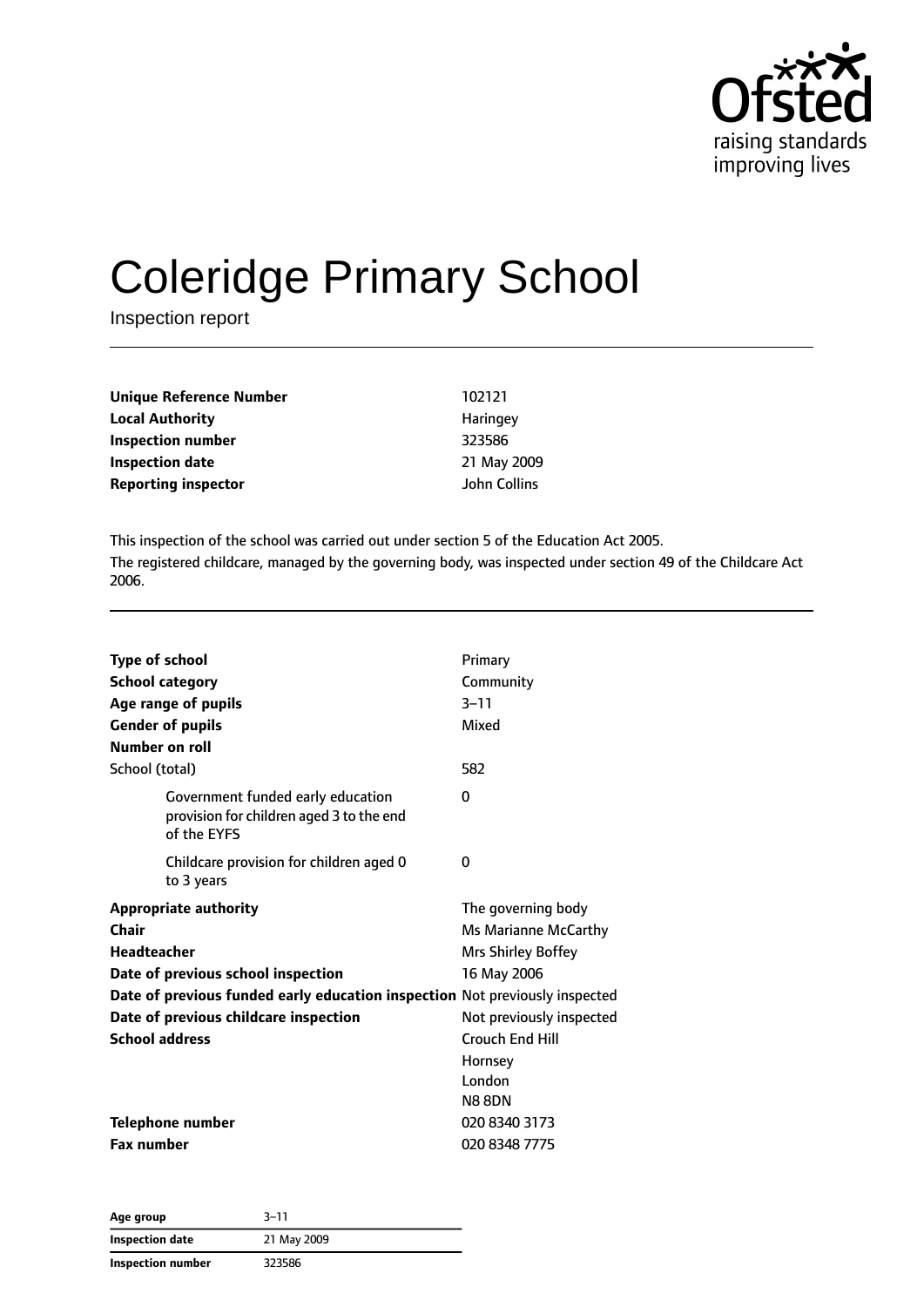.

<sup>©</sup> Crown copyright 2009

Website: www.ofsted.gov.uk

This document may be reproduced in whole or in part for non-commercial educational purposes, provided that the information quoted is reproduced without adaptation and the source and date of publication are stated.

Further copies of this report are obtainable from the school. Under the Education Act 2005, the school must provide a copy of this report free of charge to certain categories of people. A charge not exceeding the full cost of reproduction may be made for any other copies supplied.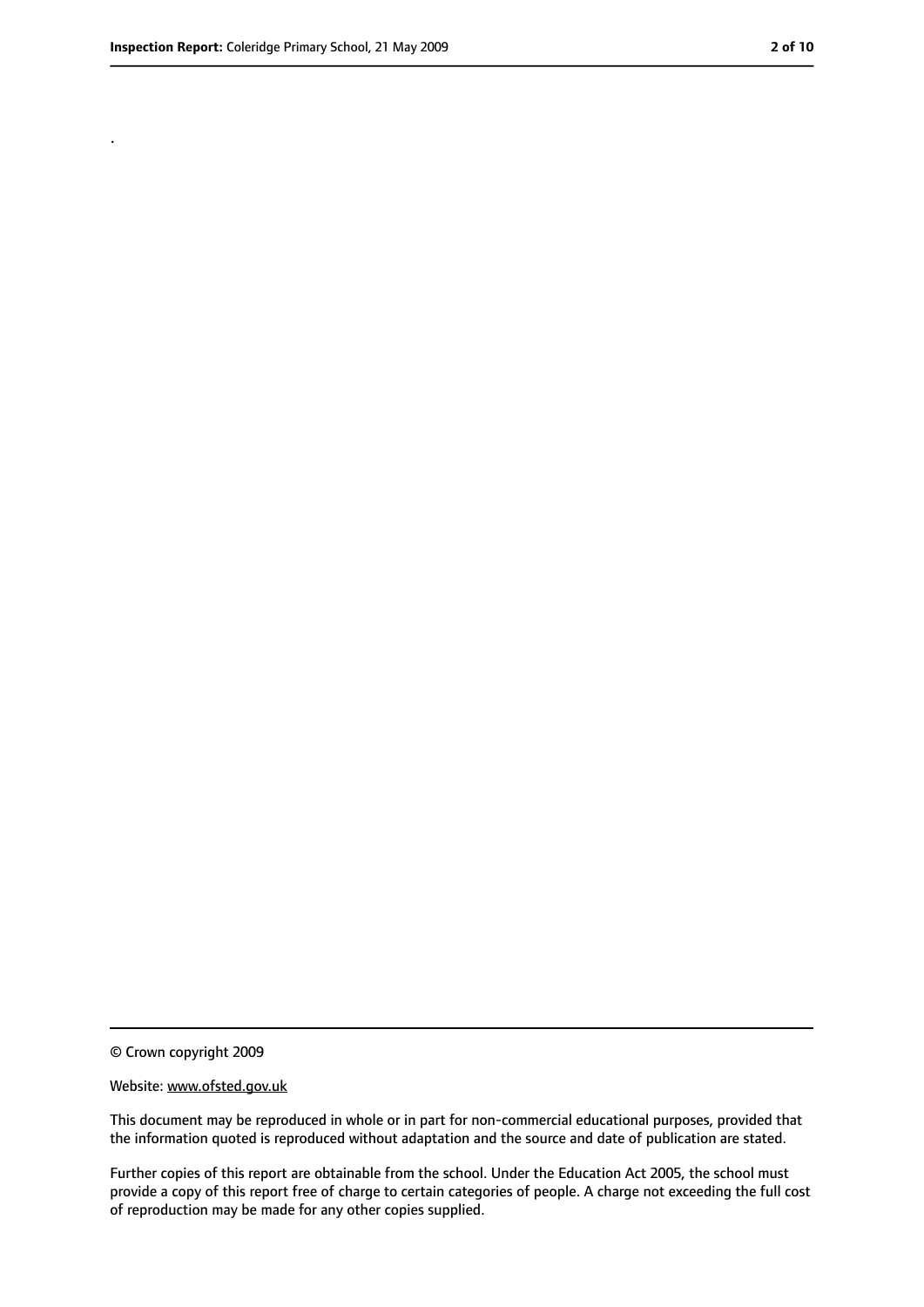# **Introduction**

The inspection was carried out by two Additional Inspectors. They evaluated the overall effectiveness of the school, and particularly investigated:

- the consistency of the quality of teaching and learning, particularly in mathematics
- the effectiveness of the leadership in raising standards and achievement
- the effectiveness of the provision for those pupils in Key Stage 1 identified as needing additional support in the classroom.

Evidence was gathered from an analysis of pupils' test results, current assessment and tracking data, and observation of lessons. Parents' questionnaires, discussions with the headteacher, senior staff, governors and pupils also contributed to the judgements. Other aspects of the school's work were not investigated in detail but the inspectors found no evidence to suggest that the school's own assessments, as given in its self-evaluation, were not justified, and these have been included in the report where appropriate.

#### **Description of the school**

This four-form entry primary school is larger than average. Pupils come from a wide range of ethnic and socio-economic backgrounds. The largest group of pupils are from a White British background, followed by Other White background and Mixed White Asian. The proportions of pupils entitled to free school meals and who have special educational needs are below average. The proportion of pupils from minority ethnic groups is high and that of pupils whose first language is not English is slightly higher than usually found. The school has recently expanded to two sites. Provision for children in the Early Years Foundation Stage is in two part-time Nursery classes and four Reception classes.

#### **Key for inspection grades**

| Grade 1 | Outstanding  |
|---------|--------------|
| Grade 2 | Good         |
| Grade 3 | Satisfactory |
| Grade 4 | Inadequate   |
|         |              |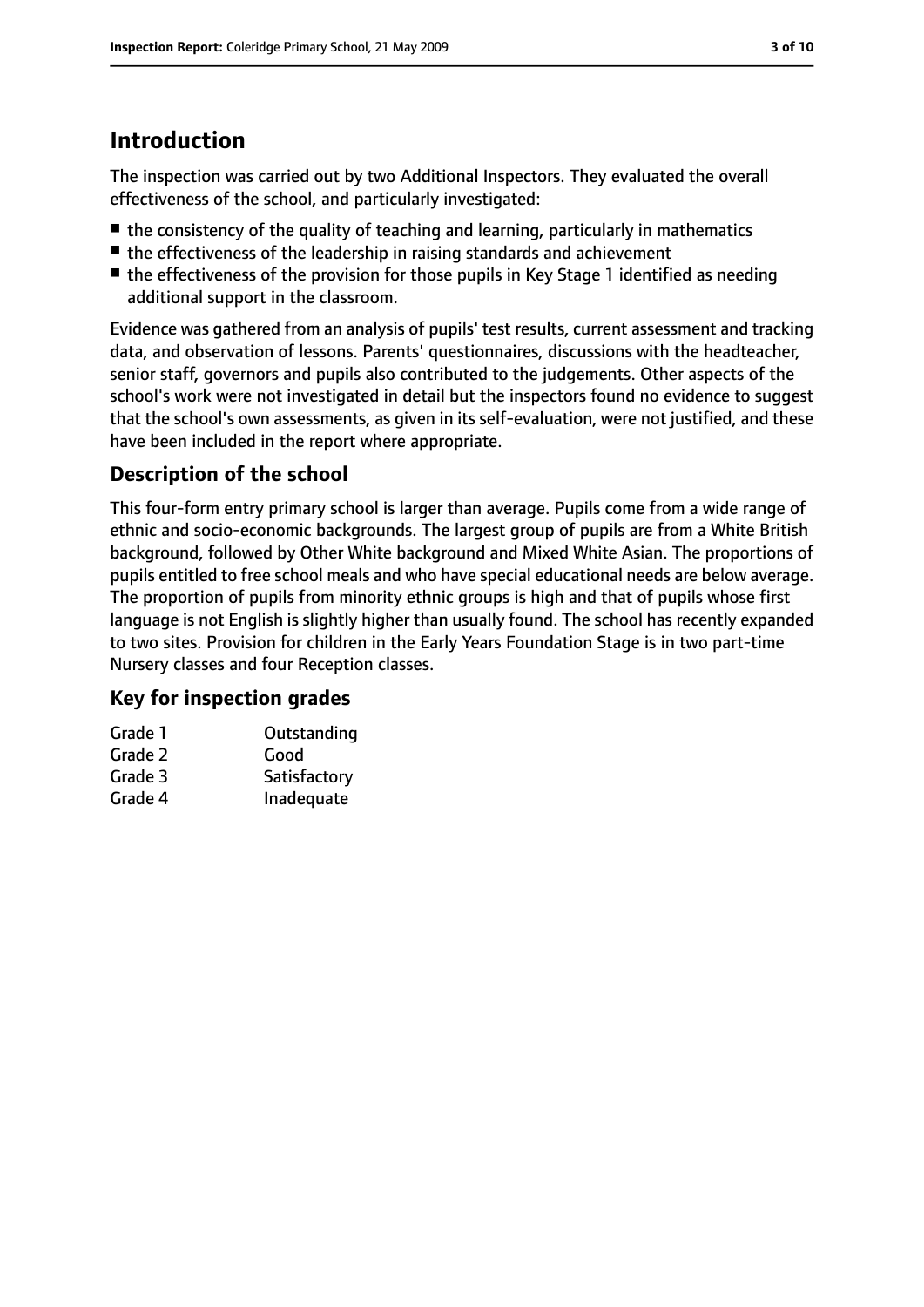## **Overall effectiveness of the school**

#### **Grade: 1**

This is an outstanding school that is held in very high regard by the great majority of parents. At the heart of its success lies the outstanding provision for all pupils, regardless of race, gender or background. Pupils are able to attain standards that are consistently well above average in reading, writing, mathematics and science because of excellent teaching, an outstanding curriculum and very effective leadership and management. Pastoral care is a notable strength.

Children start school with skills broadly expected for their age. The great majority of pupils of all abilities make excellent progress to reach high standards by the end of Year 6. This represents outstanding achievement. The good progressin the Early Years Foundation Stage is maintained in Key Stage 1 and standards by the end of Year 2 are above average. Current tracking data show that the dip in mathematics in Key Stage 2 in 2008 has been very successfully addressed. Teaching and learning of mathematics seen during the inspection are consistently good and often outstanding. The new marking system is helping pupils to have a clearer understanding of their next steps in learning and make very good progress. Pupils are on track to attain higher standards in all subjects than they did in 2008, particularly at the higher levels. The school is very successful at tackling differences in the attainment of different groups. Provision for pupils who have special educational needs and those pupils who have moderate learning difficulties and/or disabilities is very good, enabling them to achieve equally as well as others.

The prime factor in the continuing success of the school is the outstanding leadership and management of the headteacher and senior leadership team. This provides the drive that is continually seeking to improve the school's performance. They are very well supported by all middle managers and an excellent governing body that fully supports the work of the school and ensures there is no complacency. Leadership and management at all levels are outstanding and make a significant contribution to pupils' learning. Pupils of all ethnic backgrounds get on very well together because inclusion is excellent.

Personal development and well-being are outstanding. Pupils' spiritual, moral, social development are outstanding and cultural development is good. Pupils have a very good knowledge of how to make healthy choices, and behave safely around the school and in the playground. They say that bullying is 'rare', but know what to do if it occurs. Pupils make an outstanding contribution to the local community through links with local organisations. They have a very good awareness of the value and importance of their role in the school community through the school council and their responsibilities around school. Nevertheless, more needs to be done to develop pupils' understanding and appreciation of communities outside their immediate environment. Community cohesion planning is at an early stage and the school is aware of the need to raise pupils' awareness of the wider communities beyond their immediate experience. Attendance is improving, and is currently broadly in line with the national average. High standards ensure that pupils are well prepared for their future learning. The school council and 'buddy' systems provide good opportunities for pupils to voice their ideas and opinions and contribute fully to the life of the school.

Pupils attain such high standards because the quality of teaching and learning is outstanding. Lessons are very well planned and work is well matched to pupils' different abilities. Relationships are very good and behaviour is well managed. Pupils are confident and motivated to learn. A particularly strong feature is questioning, which give pupils time to think and expand their answers. This is very good personal development as it encourages confidence and self-esteem.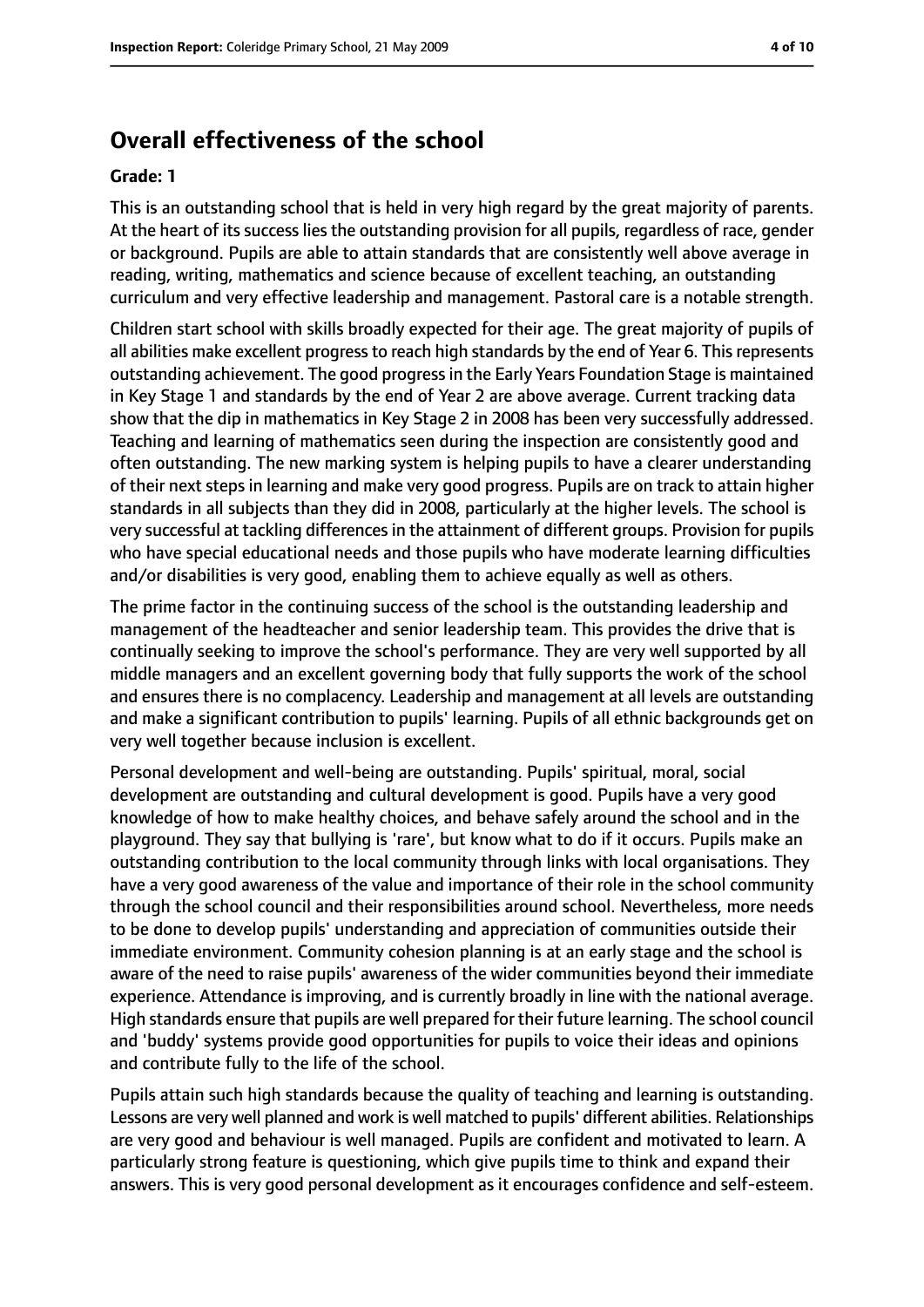Teachers are very good at using interactive technology to enhance learning and engage pupils' interest. Teaching assistants make a very good contribution to lessons, in particular helping pupils who have learning difficulties to make rapid progress. Individual plans for pupils who have special educational needs are excellent and identify clear targets for improvement. Grouping pupils in ability sets in English and mathematics in junior classes has accelerated the progress of all pupils, and has helped to drive standards forward. Those who find learning easy achieve particularly high standards as a result.

Improvements continue to be made to the outstanding curriculum, described by more than one parent as 'providing a creative environment'. There are notable strengths in art, music, modern languages and physical education. The curriculum is enhanced very greatly by an excellent range of extra-curricular activities and clubs. These are well attended and make a significant contribution to both academic and personal development. There are good links between subjects, and information and communication technology (ICT) is particularly well developed across the curriculum. These strong links mean that pupils leave with very good basic skills in literacy, numeracy and ICT. This prepares them well for the next stage of their education.

Care, guidance and support are outstanding. Safeguarding procedures are robust and help to build a feeling among pupils of being very safe. 'This school really looks after you', as one put it. One parent commented, 'My child feels like they are at home here'. Academic guidance through marking has improved significantly since the last inspection and is now exemplary. It is very thorough and gives good direction for improvement. Pupils themselves say how it gives them confidence to try harder. Those pupils who speak English as an additional language, and those who have learning difficulties and/or disabilities achieve as well as their peers, because of very effective provision and support in and out of class.

Given the school's track record in raising standards and achievement, the high-quality provision through outstanding teaching, curriculum and care, and the very self-critical way it evaluates its performance, the school has an excellent capacity to improve.

#### **Effectiveness of the Early Years Foundation Stage**

#### **Grade: 1**

Starting from levels of skills broadly as expected in all areas of learning, children make very good progress in the Early Years Foundation Stage due to consistently good teaching and very effective assessment. Very good teamwork between adults ensures that staff know the children well. Rigorous checks are made on children's learning and used effectively to plan their next stage of learning. By the time they start in Year 1 most children are attaining the expected learning goals in all six areas of learning. Children make excellent progress in their language and early writing skills due to the very good teaching of phonics. Progress in early calculation skills is good. However, the school has recognised the need to improve this with additional support during the transition to Year 1. The few children speaking English as an additional language and those who have learning difficulties also make very good progress in all areas of learning. The provision for personal development and well-being is outstanding. Children are made to feel welcome and settle quickly, a fact much appreciated by parents. They thrive because they feel very safe and cared for in a friendly and secure environment. Activities are very well planned to support children's social and emotional development, enabling them to become independent and confident learners. They behave very well and are very enthusiastic about their activities. This was evident in the way children were able to talk animatedly about their work on dinosaurs and volcanoes, topics that excited and engaged them. There is a very good balance of adult-led activities and those where children make their own choices. They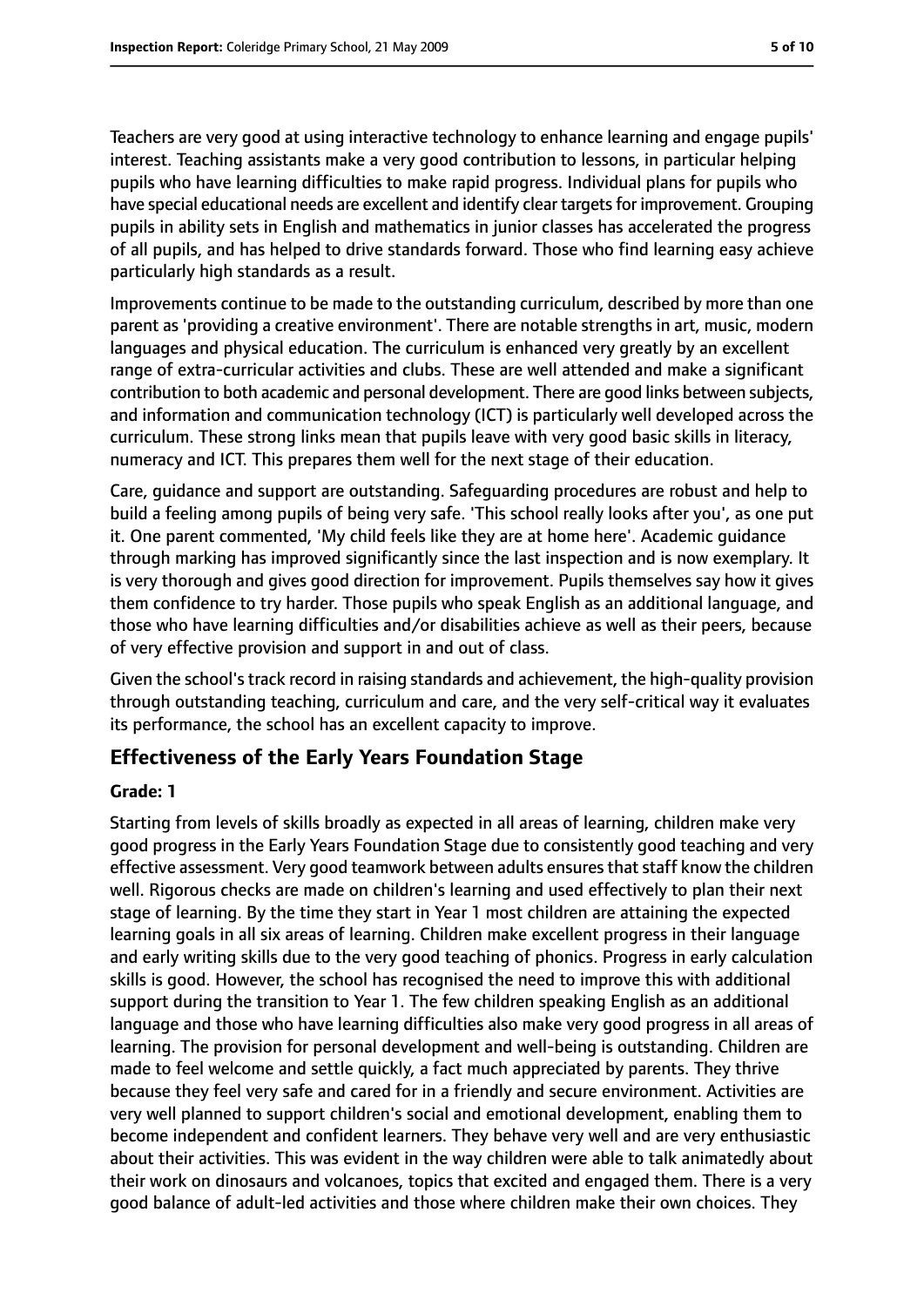learn to take turns fairly and share resources. Very good use is made of the outdoor environment to develop learning across all six areas of learning. Leadership and management are excellent and provide a secure foundation for future development.

#### **What the school should do to improve further**

■ Accelerate the planning for promoting community cohesion so that pupils are able to develop a better understanding of wider communities beyond their immediate experience.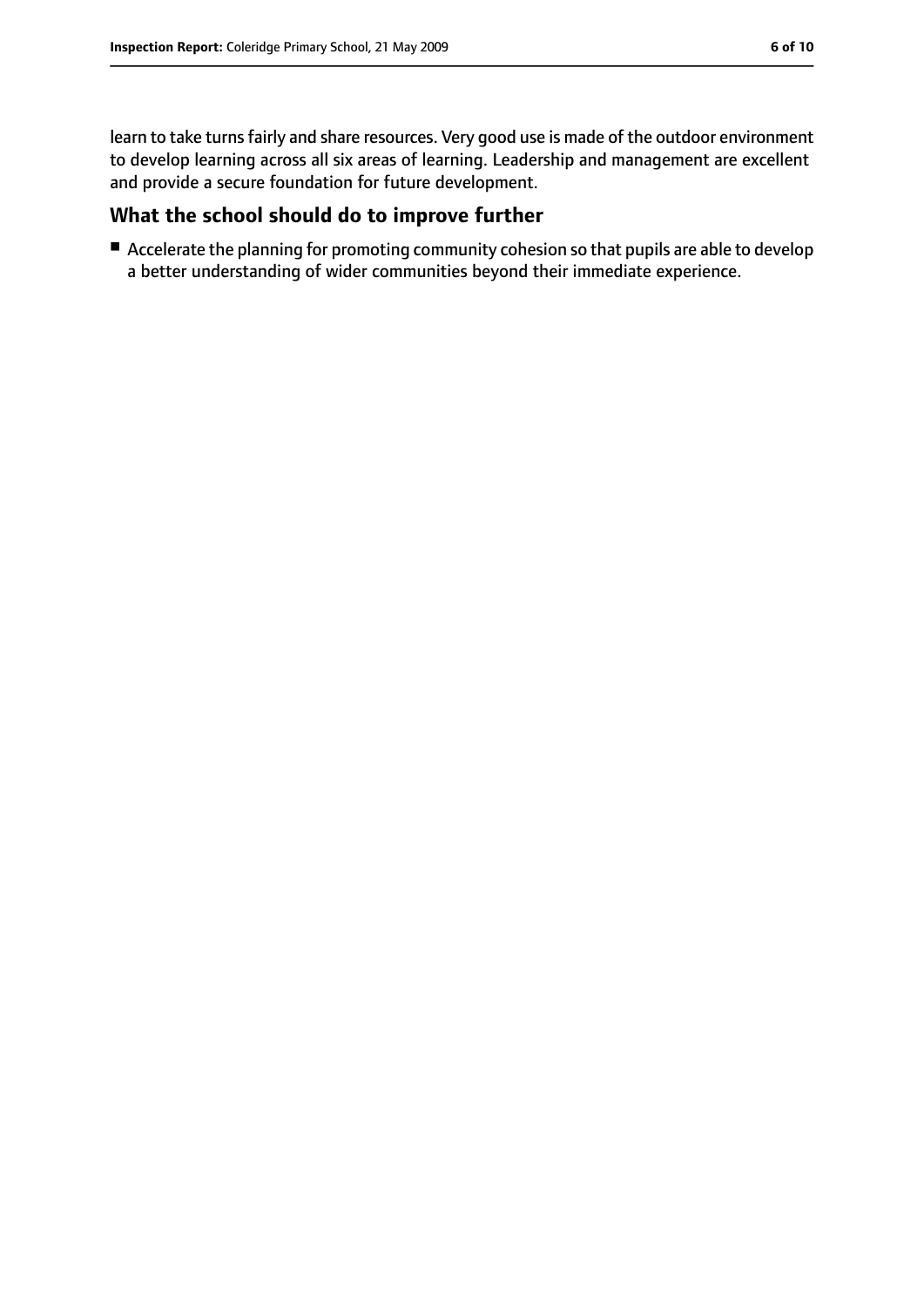**Any complaints about the inspection or the report should be made following the procedures set out in the guidance 'Complaints about school inspection', which is available from Ofsted's website: www.ofsted.gov.uk.**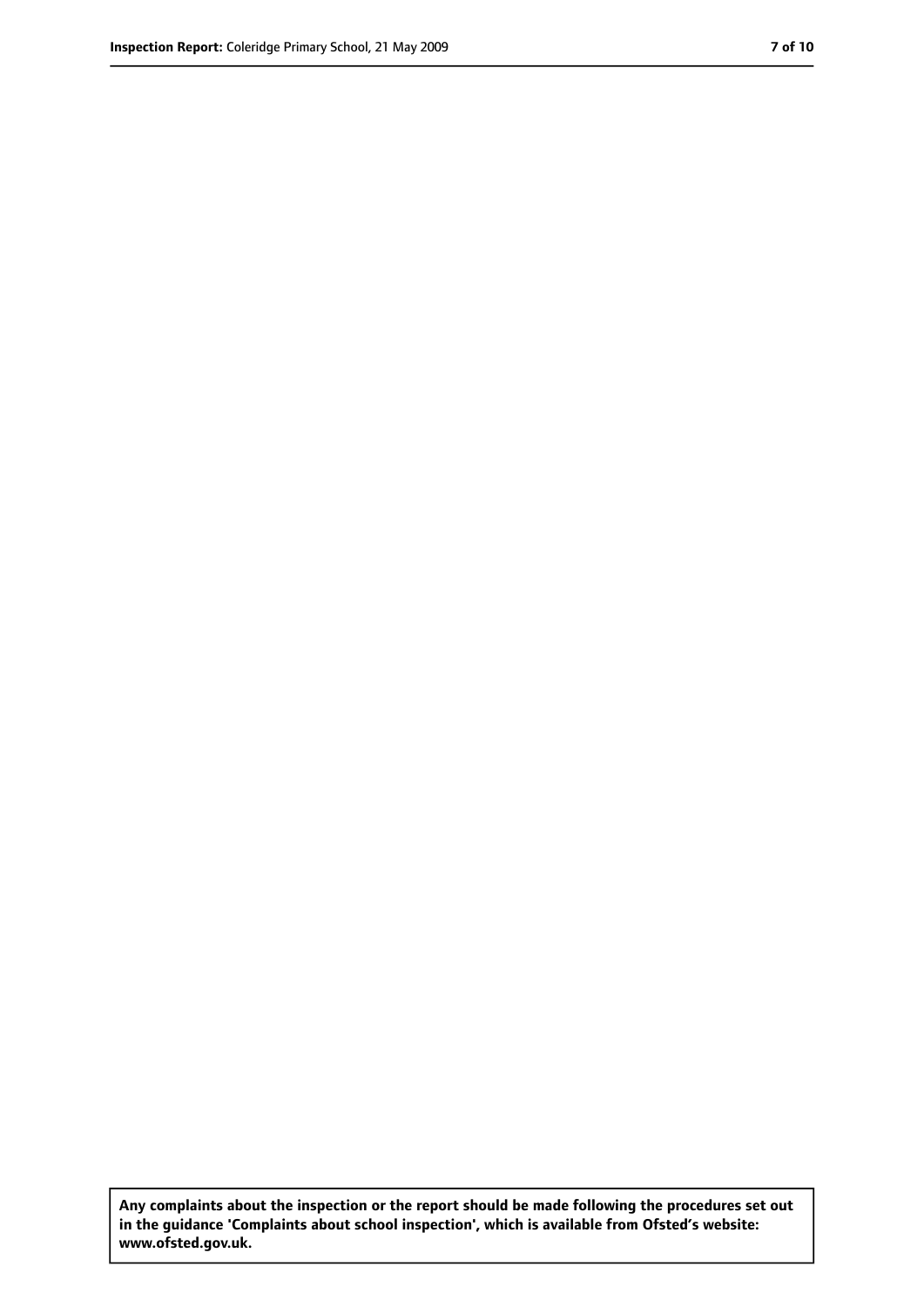# **Inspection judgements**

| \ Key to judgements: grade 1 is outstanding, grade 2 good, grade 3 satisfactory, and | <b>School</b>  |
|--------------------------------------------------------------------------------------|----------------|
| arade 4 inadequate                                                                   | <b>Overall</b> |

#### **Overall effectiveness**

| How effective, efficient and inclusive is the provision of<br>education, integrated care and any extended services in meeting the<br>needs of learners? |     |
|---------------------------------------------------------------------------------------------------------------------------------------------------------|-----|
| Effective steps have been taken to promote improvement since the last<br>inspection                                                                     | Yes |
| How well does the school work in partnership with others to promote learners'<br>well being?                                                            |     |
| The capacity to make any necessary improvements                                                                                                         |     |

### **Effectiveness of the Early Years Foundation Stage**

| How effective is the provision in meeting the needs of children in the<br>l EYFS?            |  |
|----------------------------------------------------------------------------------------------|--|
| How well do children in the EYFS achieve?                                                    |  |
| How good are the overall personal development and well-being of the children<br>in the EYFS? |  |
| How effectively are children in the EYFS helped to learn and develop?                        |  |
| How effectively is the welfare of children in the EYFS promoted?                             |  |
| How effectively is provision in the EYFS led and managed?                                    |  |

#### **Achievement and standards**

| How well do learners achieve?                                                  |  |
|--------------------------------------------------------------------------------|--|
| The standards <sup>1</sup> reached by learners                                 |  |
| How well learners make progress, taking account of any significant variations  |  |
| between groups of learners                                                     |  |
| How well learners with learning difficulties and/or disabilities make progress |  |

#### **Annex A**

<sup>&</sup>lt;sup>1</sup>Grade 1 - Exceptionally and consistently high; Grade 2 - Generally above average with none significantly below average; Grade 3 - Broadly average to below average; Grade 4 - Exceptionally low.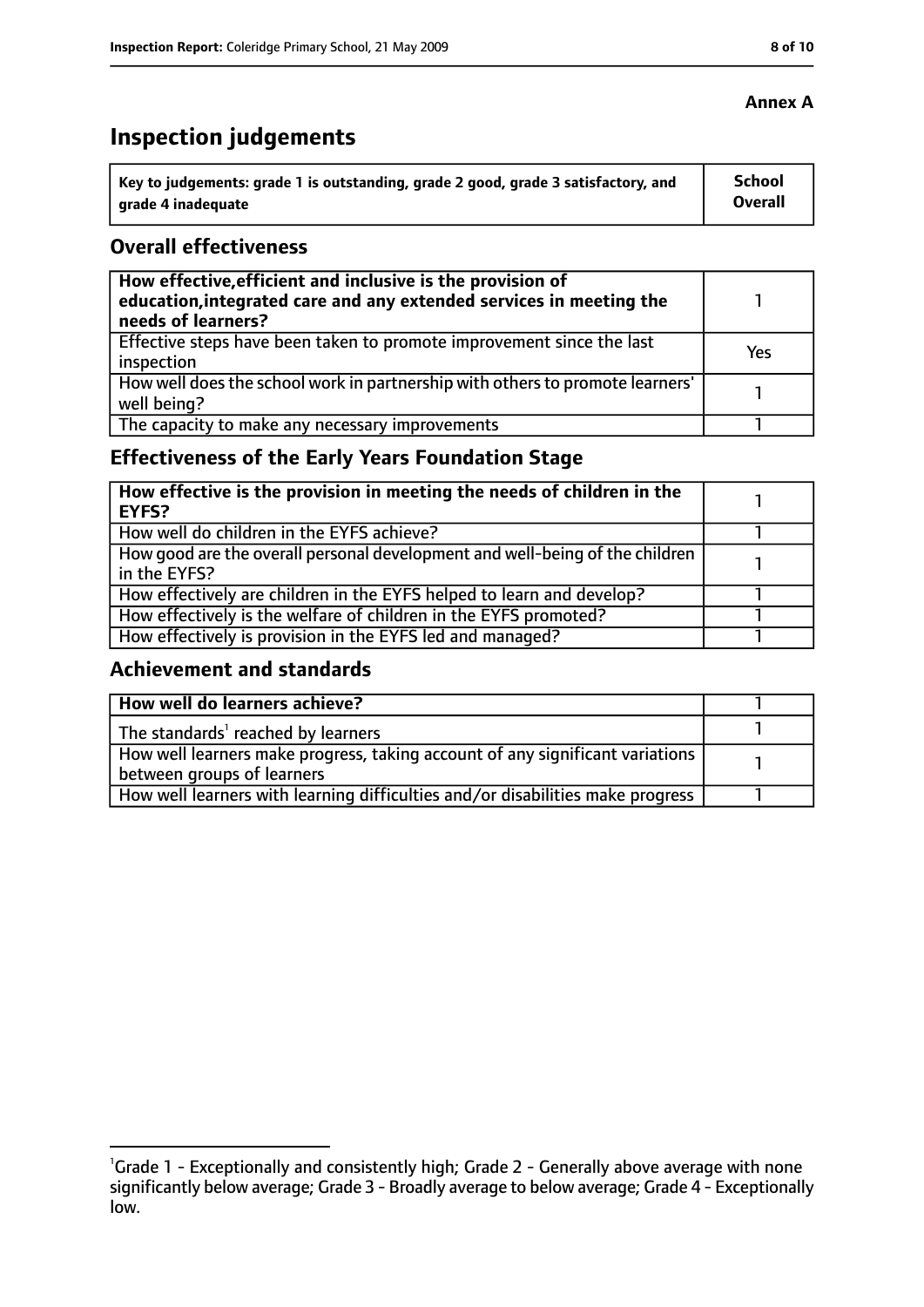### **Personal development and well-being**

| How good are the overall personal development and well-being of the<br>learners?                                 |  |
|------------------------------------------------------------------------------------------------------------------|--|
| The extent of learners' spiritual, moral, social and cultural development                                        |  |
| The extent to which learners adopt healthy lifestyles                                                            |  |
| The extent to which learners adopt safe practices                                                                |  |
| The extent to which learners enjoy their education                                                               |  |
| The attendance of learners                                                                                       |  |
| The behaviour of learners                                                                                        |  |
| The extent to which learners make a positive contribution to the community                                       |  |
| How well learners develop workplace and other skills that will contribute to<br>their future economic well-being |  |

# **The quality of provision**

| How effective are teaching and learning in meeting the full range of<br>learners' needs?              |  |
|-------------------------------------------------------------------------------------------------------|--|
| How well do the curriculum and other activities meet the range of needs and<br>interests of learners? |  |
| How well are learners cared for, quided and supported?                                                |  |

### **Leadership and management**

| How effective are leadership and management in raising achievement<br>and supporting all learners?                                              |            |
|-------------------------------------------------------------------------------------------------------------------------------------------------|------------|
| How effectively leaders and managers at all levels set clear direction leading<br>to improvement and promote high quality of care and education |            |
| How effectively leaders and managers use challenging targets to raise standards                                                                 |            |
| The effectiveness of the school's self-evaluation                                                                                               |            |
| How well equality of opportunity is promoted and discrimination eliminated                                                                      |            |
| How well does the school contribute to community cohesion?                                                                                      |            |
| How effectively and efficiently resources, including staff, are deployed to<br>achieve value for money                                          |            |
| The extent to which governors and other supervisory boards discharge their<br>responsibilities                                                  |            |
| Do procedures for safequarding learners meet current government<br>requirements?                                                                | <b>Yes</b> |
| Does this school require special measures?                                                                                                      | <b>No</b>  |
| Does this school require a notice to improve?                                                                                                   | No         |